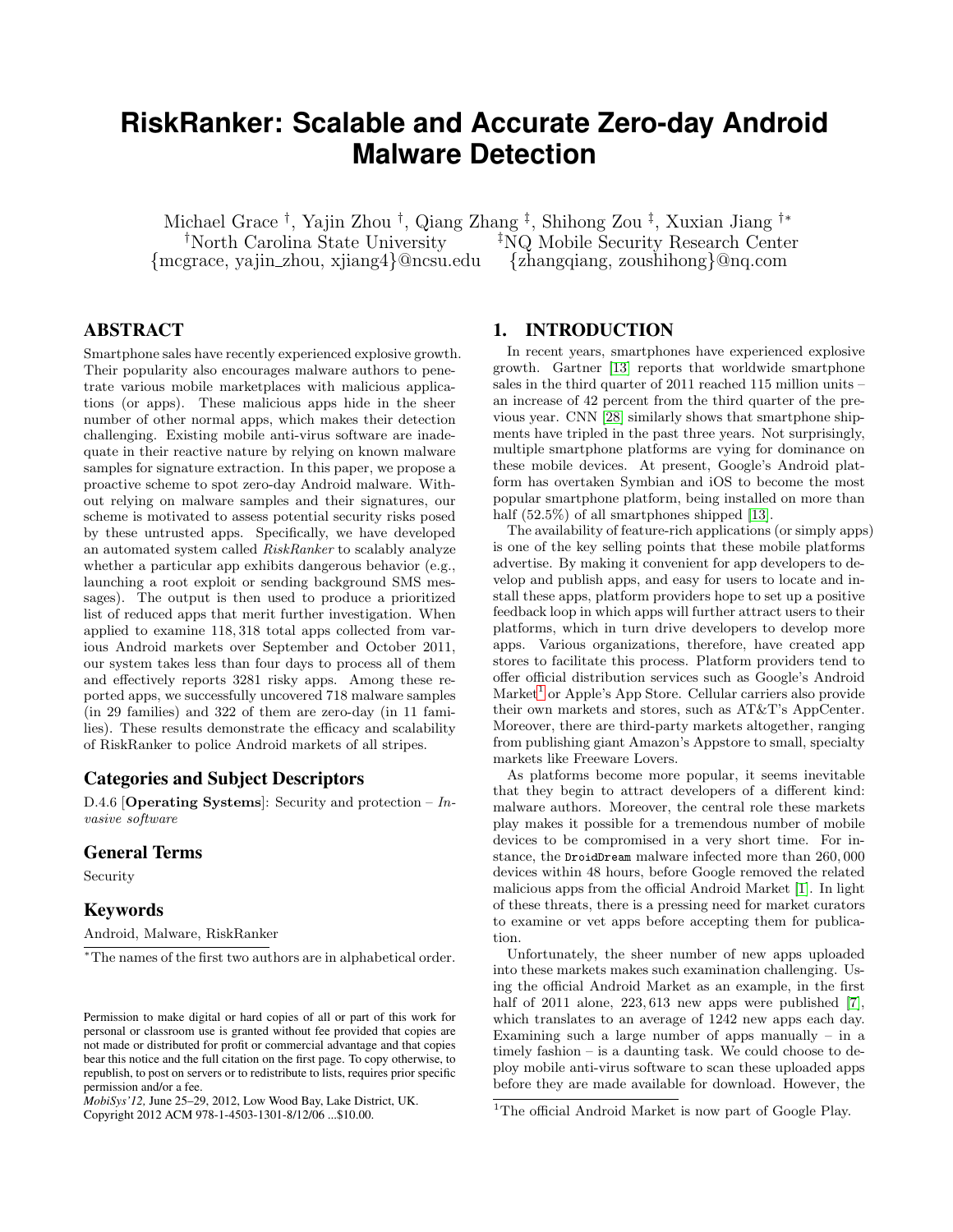reactive nature of existing mobile anti-virus software makes it inadequate in identifying new or mutated malicious apps. Specifically, such software relies solely upon a priori knowledge of malware samples in order to extract and deploy signatures for subsequent detection. From another perspective, malware authors may produce new malware variants, or obfuscate existing ones, to evade detection. For instance, the DroidKungFu malware has at least 5 different variants; each apps, we successfully uncover 322 (or 9.81%) zero-day malvariant was able to escape detection by existing anti-virus software when it was first reported.

In this paper, we propose a proactive scheme to spot zeroday Android malware by scalably and accurately sifting through the large number of untrusted apps in existing Android markets, including both official and alternative ones. Without relying on malware specimens (and their signatures), our scheme is motivated and accordingly designed to measure potential security risks posed by these untrusted apps. Specifically, we divide potential risks into three categories: high-risk, medium-risk, and low-risk. High-risk apps exploit platform-level software vulnerabilities to compromise the phone integrity without proper authorization from users. Medium-risk apps do not exploit software vulnerabilities, but can cause users financial loss or disclose their sensitive information. For example, these apps may illicitly subscribe to premium services unbeknownst to the user. Low-risk apps are similar, but milder; they may collect device-specific or generic, generally readily-available personal information.[2](#page-1-0)

Based on this risk classification, we have accordingly developed an automated system called RiskRanker to assess the risks from existing (untrusted) apps for zero-day malware detection. The assessment performs a two-order risk analysis. In the first-order risk analysis, we aim to directly identify apps in high- and medium-risk categories. For example, if an app contains code designed to exploit platformlevel vulnerabilities (Section [2\)](#page-1-1), it will be flagged as a highrisk app. In the second-order risk analysis, we perform a further investigation to uncover suspicious app behavior. For example, some malicious apps may be designed to encrypt exploit code to evade our first-order analysis. With that in mind, we develop systematic ways to locate those apps and map them to corresponding risk categories. By focusing on these high- and medium-risk apps, we can substantially reduce the number of suspicious apps that require subsequent verification.

We have implemented a RiskRanker prototype and evaluated it using  $118,318$  $118,318$  $118,318$  apps  $(104,874 \text{ distinct apps})^3$  collected over a two-month period, i.e., September and October 2011. We deploy our system and run it in parallel on a local cluster of five machines. The evaluation results are promising. In total, it takes about 30 hours to process all these apps and identify high- and medium-risk apps. Once this process finishes, the first-order risk analysis module reveals 2461 suspicious apps and the second-order risk analysis reports 840 apps. In total, there are 3301 suspicious apps (of which 3281 are unique – as some apps may be flagged by both risk analyses). When such an app is reported, our system also automatically generates the related execution paths that may lead to security risks. With these detailed execution paths, it took a single co-author two more days

to examine these apps. In other words, our system significantly reduces the processing time of these two months' worth of apps to less than four days! We believe these results show that RiskRanker can scale to handle the current rate at which new apps are being submitted to the various Android markets.

More importantly, among these 3281 unique suspicious ware samples<sup>[4](#page-1-3)</sup> that belong to 11 distinct families. (The firstand second-order risk analyses contribute to identifying 40 and 282 zero-day malware instances, respectively.) In addition, from the same dataset, we also identify a further 396 (12.07%) malware samples from 18 known malware families. As a result, from our two-month dataset's apps, RiskRanker successfully detects 718 (21.88% of 3281 suspicious apps) malware samples representing 29 different families.

In summary, this paper makes the following contributions:

- To uncover zero-day Android malware in existing Android markets, we propose a proactive scheme (with two-order risk analysis) to assess the security risks introduced by these apps. To the best of our knowledge, RiskRanker is the first system that performs such a large-scale security risk analysis for zero-day malware detection.
- We have implemented a RiskRanker prototype and used it to examine 118, 318 apps collected in a twomonth period – September and October 2011 – from multiple Android markets. Using RiskRanker, processing this large number of apps takes less then four days. Among 3281 suspicious apps it reports, we find 718 malicious apps (from 29 malware families), 322 of them being zero-day (in 11 different families). These findings demonstrate the scalability and effectiveness of our scheme.

The rest of this paper is organized as follows: we first describe our system design in Section [2](#page-1-1) and then present our prototyping and evaluation results in Section [3.](#page-5-0) After that, we discuss possible limitations and further improvements in Section [4.](#page-8-0) Finally, we discuss related work in Section [5](#page-9-0) and conclude our work in Section [6.](#page-10-3)

# <span id="page-1-1"></span>**2. DESIGN**

RiskRanker is designed to scalably and accurately sift through a large number of apps from existing Android markets to uncover zero-day malware. By assessing and prioritizing potential risks from these untrusted apps, we aim to use the system to significantly narrow down the search space to a manageable size, which naturally raises the challenging requirements of scalability, efficiency, and accuracy. More specifically, our system must scale to handle hundreds of thousands of apps in a timely and resource-efficient manner. The system also needs to be efficient to winnow its input down to a list that is short enough to verify manually, and accurate enough to not miss malicious apps.

Figure [1](#page-2-0) shows the overall architecture of RiskRanker. To meet the above design goals, we assess and translate

<sup>2</sup>Because of that, we in this paper mainly focus on the first two categories, i.e., high-risk and medium-risk.

<span id="page-1-2"></span><span id="page-1-0"></span><sup>&</sup>lt;sup>3</sup>In this paper, we consider apps that have the same SHA1 value to be identical.

<span id="page-1-3"></span><sup>&</sup>lt;sup>4</sup>In this paper, we consider a malicious app to be zero-day if it has not been reported before and cannot be detected by anti-virus software at the time of discovery.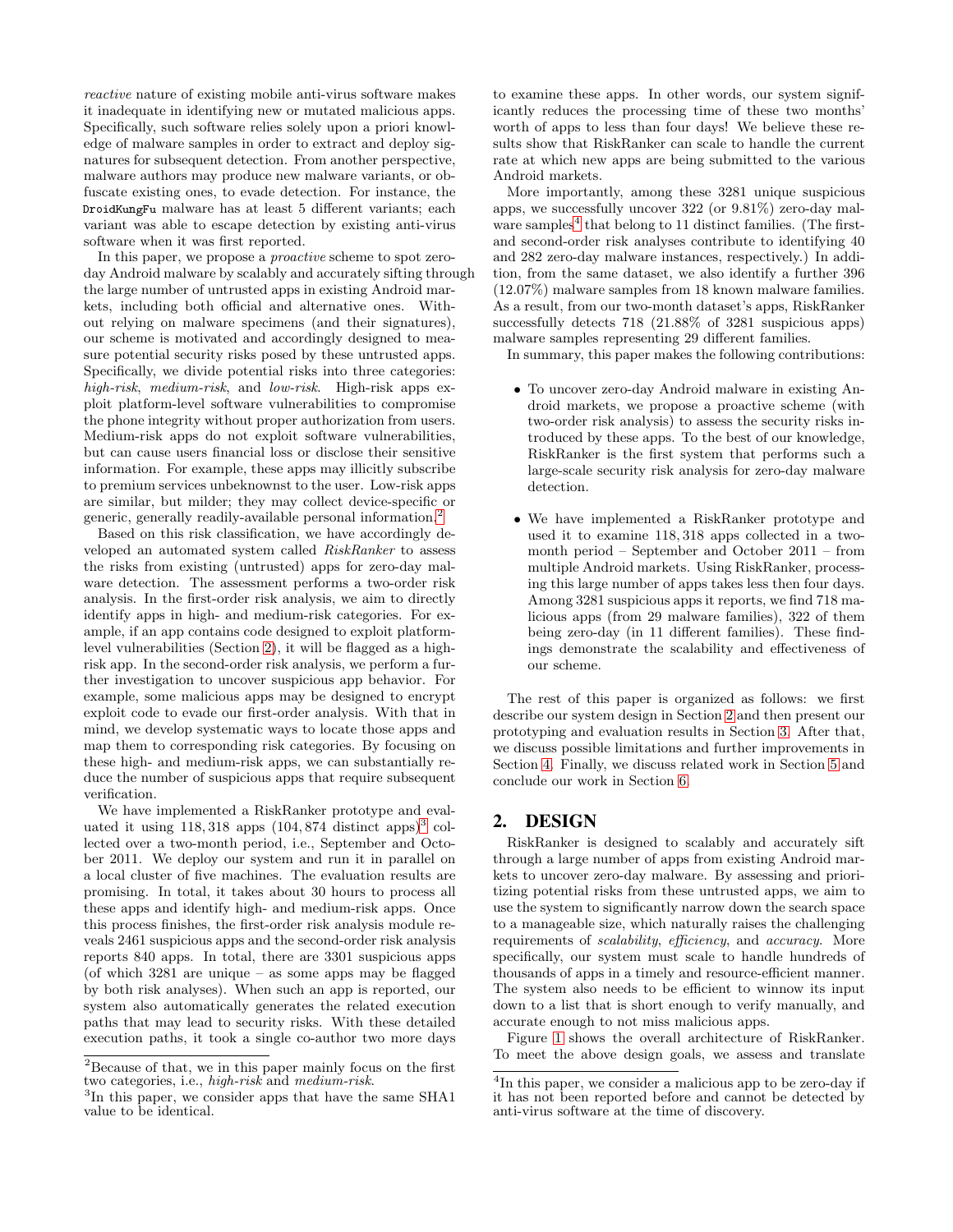

Figure 1: The RiskRanker architecture

<span id="page-2-0"></span>potential security risks into corresponding detection modules of two orders of complexity. In particular, we analyze each app from an Android market with a set of analysis modules designed to detect behaviors that we classify as high- or medium-risk: The *first-order* modules handle nonobfuscated apps by evaluating the risks in a straightforward manner: The *second-order* modules capture certain behaviors (e.g., encryption and dynamic code loading) that are in themselves not of concern, but that in conjunction with others may form malicious patterns and be instrumental to detect stealthy malware.

These analysis modules ultimately produce output that includes a severity rating and related evidence to verify the behavioral pattern in each reported app. This output is then sorted by severity to produce a prioritized list of suspicious apps that merit further analysis. In the remainder of this section, we will detail these analysis modules.

### **2.1 First-Order Analysis**

The first-order analysis modules are designed to scalably sift through untrusted apps and expose those high- and medium-risk apps.

Detecting high-risk apps RiskRanker flags any app as high-risk if it carries attack code that will exploit platformlevel vulnerabilities in the OS kernel or privileged daemons to obtain superuser privileges. In Android, normal apps are typically constrained by the Linux process boundary. They are allowed to communicate with each other and may choose to contain native code (for improved performance with native speed execution). However, such a design also exposes the underlying OS kernel as well as other privileged daemons to malicious exploitation. If successful, such exploitation will allow an untrusted app to completely bypass the builtin security mechanisms, allowing it unfettered access to the device. Therefore, these exploits pose one of the greatest threats to users.

In order to detect these platform-level exploits, we distill each known vulnerability into a corresponding vulnerability-

<span id="page-2-1"></span>

|                   | Table 1: An overview of existing platform-level ex- |  |
|-------------------|-----------------------------------------------------|--|
| ploits in Android |                                                     |  |

| Exploit                          | Vulnerable     | Malware with                                                          |
|----------------------------------|----------------|-----------------------------------------------------------------------|
| Name                             | Program        | the Exploit                                                           |
| Asroot $[9]$                     | Linux Kernel   | Asroot                                                                |
| Exploid $[8]$                    | init           | DroidDream, zHash<br>DroidKungFu                                      |
| $GingerBreak$ [29]               | vold           | GingerMaster                                                          |
| KillingInThe<br>NameOf $[2]$     | ashmem         | $\overline{\phantom{0}}$                                              |
| RATC $[12]$<br>Zimperlich $[30]$ | adbd<br>zygote | DroidDream<br>BaseBridge<br>DroidKungFu<br>DroidDeluxe<br>DroidCoupon |
| zergRush $[20]$                  | libsysutils    | $\overline{\phantom{0}}$                                              |

specific signature [\[52\]](#page-12-0) to capture its essential characteristics, which will be exhibited when the vulnerability is being exploited. For example, Exploid [\[8\]](#page-10-5) takes advantage of a vulnerability in the privileged init daemon by not verifying the source of an incoming NETLINK message (which contains commands for execution). Accordingly, we extract the following two preconditions as its signature: (1) it sends a message via the socket interface; (2) the message is in a particular format such as "ACTION=add" cDEVPATH=", which is used to trigger the vulnerability.

In Table [1,](#page-2-1) we show the list of known platform-level exploits in Android as well as the representative malware families that make use of these exploits. Notice that if the RATC exploit is launched by an app, it actually exploits a bug in Zygote instead of the adbd daemon. In this case, it behaves like the Zimperlich exploit, so we use RATC to represent both of these exploits.

To reduce the number of apps for exploit detection, we pre-process each app to detect the presence of native code. For each occurrence, we verify it with these signatures to spot the presence of any of these root exploits. If present, we flag the app as high-risk and take a note of the related vulnerability. Among our dataset of 104, 874 distinct apps, we found that 9.42% contain native code.

Detecting medium-risk apps RiskRanker reports as medium-risk those behaviors that could result in the user being charged money surreptitiously or that upload undeniably private information to a remote server. For example, Android has a group of permissions named android. permission-group.COST\_MONEY, which is defined as "permissions that can be used to make the user spend money without their direct involvement." [\[17\]](#page-11-4) If abused, these features can be used to construct malware such as SMS Trojans, which send text messages to premium phone numbers that result in charges being placed on the user's phone bill. Such malware is popular due to the direct return it provides to malware authors, but these same features do have legitimate uses, typically in the form of instant-messaging, reminder, or social-networking apps.

To distinguish between such legitimate and malicious uses of potentially costly functions, we leverage the associated semantics defined in Android. Specifically, Android apps make extensive use of callbacks, and each such callback is invoked by the framework under well-defined conditions. As an ex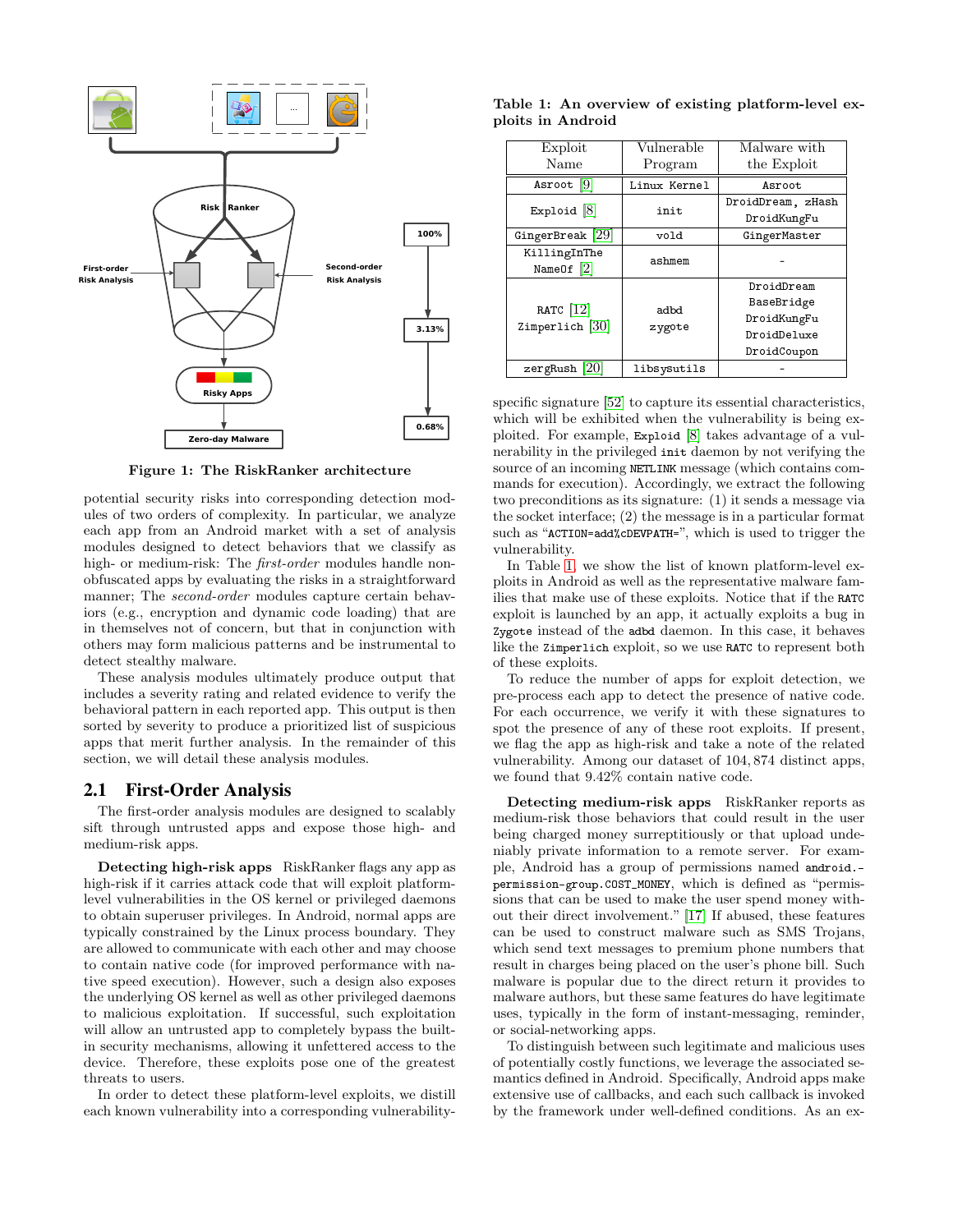ample, a button on the screen, when pressed by the user, ultimately will lead to onClick(...) callback. Malware that intends to charge the user without their knowledge is unlikely to do so via such a callback handler – as such handlers are triggered by user interaction. Similarly, malware that transmits sensitive data is unlikely to prompt the user before doing so. Accordingly, in our search for risky behaviors, we look for code paths that can cost the user money without implying such user interaction.

To find such code paths, we perform static analysis on the reverse engineered Dalvik bytecode contained in each app. In particular, we elect to use a conservative program analysis, based on symbolic execution, to determine which callbacks can result in a call to a method of interest. This process involves both control- and data-flow analysis techniques in a bid to unambiguously identify the code path. While data-flow analysis presents some challenges on Android, the properties of Dalvik's bytecode assist us with the control-flow portion of our work.

To elaborate, Dalvik (similar to Java) requires that the control-flow graph of an app should be reliably determined in advance. When Dalvik code is loaded for execution, a static verifier is run to ensure that all references in the code can be resolved. To facilitate this process, the bytecode itself does not contain operations that can lead to ambiguity: for example, there are no computed jumps or field accesses via memory addresses. At any given point in a Dalvik program's execution, the type of all its registers are known and there are a limited number of subsequent instructions that can be branched to. Furthermore, all method and field references are by name, and method execution must always start at the first instruction in the method.

We combine these factors to remove much of the ambiguity that makes the static analysis of Dalvik bytecode potentially unreliable. However, the requirements of the static verifier and our RiskRanker system only overlap but so far. Specifically, the Dalvik's static verifier only aims to ensure that the code being loaded is well-formed, and its notions of wellformedness concern only methods and classes. The verifier therefore only is designed to perform intra-method dataflow analysis, to determine the type of each virtual register at each point in the program. However, Android apps have a very complicated lifecycle, one that often features concurrency and does not require that entry points be called in any strict sequence. Given the sheer number of developers and developer styles any large-scale static analysis system will encounter, inter-method dataflow analysis will necessarily introduce ambiguity for RiskRanker. This ambiguity presents four challenges that merit further discussion.

The first source of control-flow graph ambiguity involves the class hierarchy. When a method signature specifies that a parameter is an object, this can lead to unnecessary edges from that method in the call graph. For example, all objects must ultimately descend from the java.lang.Obje
t class, which has a toString() method. Consider what happens when a method takes a java.lang.Obje
t as a parameter, and subsequently calls that parameter's toString() method: the method call could resolve to the toString() method of literally any class! To mitigate this problem, we employ a form of points-to analysis. Type information within a method is guaranteed to be consistent by the static verifier; therefore, when considering a potential code path, we propagate this intra-method type information across method

Algorithm 1: Android app analysis

Input: method call of interest, set of entry points Output: code path, constraints

 $states = (method \, call \, site, \, no \, constraints)$ 

#### foreach  $state \in states$  do remove state from states

# foreach predecessor of state do if predecessor is an entry point of interest then report the code path and constraint information if predecessor is a branch comparison then  $states +=$  $(predecessary, existing\ constraints +$ comparison constraints) else  $states +=$ (predecessor, existing constraints)

invocations, thereby reducing the set of methods such an ambiguous method call could resolve to.

Second, the possible values that each term in a comparison can take must be known to determine which paths through a program are feasible. Since the verifier does not check this, it is perfectly legal to compile an Android app that has large tracts of dead (unreachable) code, so long as that code is composed of legal methods and classes. In RiskRanker, we address this issue by treating the comparisons encountered along a code path as constraints; the problem then becomes one of constraint satisfaction, where feasible paths have satisfiable constraints. Note that concurrency can still lead to certain ambiguity, as values tested in a comparison may be defined in other threads. As these values are not defined along the current code path, they result in satisfiable constraints if any consistent value exists that would result in the correct branches being taken along the code path. However, it is possible that this consistent value may not exist in practice, resulting in some false positives. We note that this problem is, in the general case, not decidable.

<span id="page-3-0"></span>In addition, there are two last potential sources of ambiguity: native code and the reflection language feature. Fortunately, both can be flagged easily, as their APIs and usages are well-defined. Native code is obviously of interest to other analysis modules already, and so is itself a cause for concern. Reflection, on the other hand, simply allows for a programmer to bypass the static verifier in order to call a method by name – where that method's name is given as a string object, rather than in bytecode. Fortunately, this confluence of the data-flow and code-flow graphs of an app is only problematic if the arguments originate outside the current method body (recall that data-flow within a method is welldefined). Therefore, it is possible to ignore a large number of reflection calls, as many such calls use constant arguments in practice. Reflection calls that rely on data defined elsewhere in the current code path can be resolved similarly by stitching together the information that is known from the intra-method dataflow analysis performed in the course of static verification. Unfortunately, it is possible that some data used for reflection originates outside the scope of the current thread. In this case, we can again employ points-to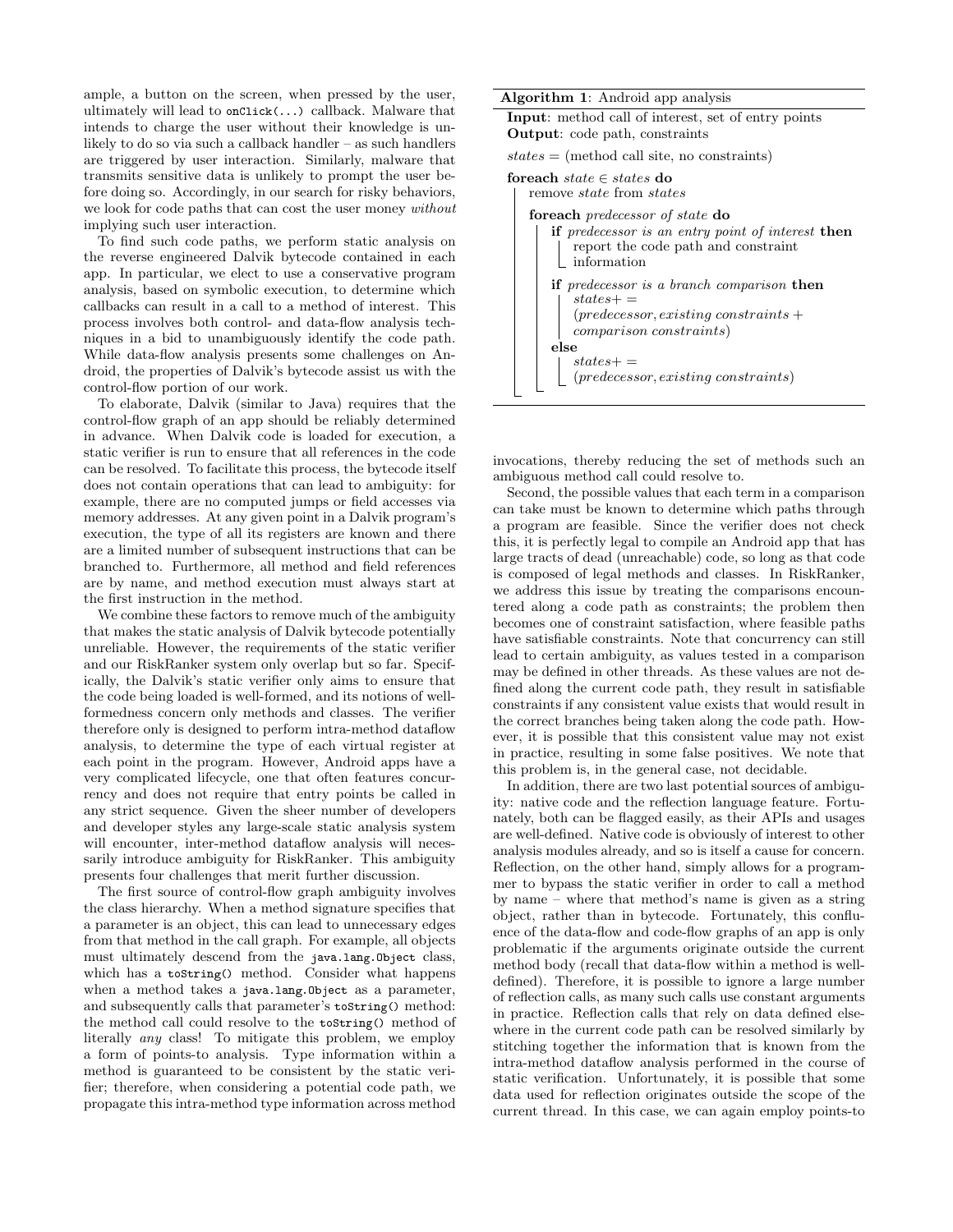analysis to determine the set of possible values this data can take, and thus the set of methods or fields the reflection call could be referencing.

Mindful of the challenges outlined above, we construct the control-flow graph, locate each method call of interest (e.g., those can be potentially abused for background sending of SMS messages), and perform reachability analysis. Our approach is summarized in Algorithm [1:](#page-3-0) For each method call of interest, we subsequently traverse the control-flow graph in reverse, looking for a callback method that does not imply user interaction. If such a method is found, we report the call sequence that leads to the potentially risky method call, which can then be verified. Due to the stability of these method call chains, we can further use white-listing to eliminate known-safe paths from repeated analysis (i.e., those paths that arise from a commonly-included library need only be verified once).

Our experience indicates that this algorithm is generic and can be readily extended to handle information leaks that disclose information that directly concerns the user's identity, such as their recent calls or the list of accounts. In particular, the general approach we take essentially employs backwards slicing to determine where the arguments to a network call originated from. If this slicing leads to a method call that obtains personal information, we flag the app as having a potential information leak and report the corresponding execution path. In other words, we essentially treat the propagation of dangerous information as a form of the type-resolution problem we addressed earlier. Intra-method dataflow is unambiguous on Android, and inter-method dataflow can be pieced together by propagating interesting data through the call chain. However, the type of fields used to store sensitive information must also be inferred, and such fields might be defined in other threads. We solve it by applying forward slicing to see what fields depend on the data returned by a sensitive call. This field information is then retained and referenced by the backwards slicing process used to determine where the arguments to a network operation originate from.

### **2.2 Second-Order Analysis**

Our first-order analysis modules are mainly designed to handle non-obfuscated apps and may fall short for stealthy malware that intensively encrypts or dynamically changes its payload. To mitigate these weaknesses, we accordingly develop second-order analysis modules to collect and correlate various signs or patterns of behavior common among malware yet not among legitimate apps.

Pre-processing The first step in our second-order analysis is to capture certain distinct behavior which may not be malicious in itself but is commonly abused by existing malware. One example is the inclusion of a secondary (child) app inside a host app. The secondary app typically exists as an internal .apk or .jar file containing its executable code mation together to detect encrypted native code execution. and is saved in the host app's assets or res directory that can If an app programmatically accesses the assets or res direcbe programmatically accessed. Note that the inclusion of these secondary apps is not inherently suspicious. In fact, it is a common practice that some popular ad and mobile payment service providers require the host apps to embed their ad and mobile payment frameworks inside. However, if the host app is malicious, the same mechanism can be leveraged to dynamically load and execute the embedded (malicious) child app. Motivations for this behavior are many. The child

app can request additional privileges or persist after the host app has been uninstalled. Another example is that many legitimate apps use the Java encryption APIs to encrypt their communications and data. However, these same methods can be misused by malware to encrypt their malicious native code, frustrating our high-risk analysis module's efforts to detect embedded root exploits.

To recognize these abusable behaviors, we collect and aggregate various information for our second-order analysis. In our current prototype, RiskRanker is designed to automatically collect the following information: (1) the location of the secondary app; (2) background dynamic code loading and related execution path(s); (3) programmed access to internal assets/res directories; (4) use of encryption and decryption methods; and (5) native code execution (e.g., Runtime.exe
(...)) and JNI accesses.

Encrypted native code execution The detection of high-risk apps in our first-order analysis sought to detect the presence of platform-level exploits in an app by using a set of signatures we developed. However, such an approach may be thwarted if malware authors attempt to encrypt the exploit code. In fact, many known Android malware store their exploit code in encrypted form within the assets or res directories, from which this encrypted code is read, decrypted and executed at runtime. Fortunately, these related behaviors are collected during our pre-processing phrase and can be correlated for their detection.

Specifically, in a normal scenario, native binaries are supposed to be contained within an app's lib directory. The assets and res directories are designed to contain art assets, user-interface descriptions and the like, but can also contain arbitrary data. The Android framework provides two classes, android.content.res. AssetManager and android.content. res.Resour
es, that gate access to this data. While many accesses to such data are innocent enough, accessing these systems in a code path that also contains the encryption and execution methods should raise red flags, as storing native binaries in such non-standard circumstances may signal that the app has something to hide.

In addition, Android contains the Java javax.crypto package, which provides a number of encryption and hashing functions in an easy-to-use, standardized form. While we recognize that malware could use their own decryption methods, or bundle third-party crypto libraries, the convenience this package provides appears alluring to malware authors. Consequently, in our current prototype, we opt to check for the use of its APIs.<sup>[5](#page-4-0)</sup>

Moreover, in possible execution paths, we also look for related JNI calls as well as other methods (e.g., Runtime. exe
(...)) to invoke native code. This is based on the observation that after the encrypted native binaries have been loaded and decrypted, they will be executed.

In RiskRanker, we combine the above three pieces of infortories, the encryption APIs, and calls Runtime.exe
(...) in one execution path, then we assume that the app is executing an encrypted native binary stored in the assets or res directories. We classify such apps as potentially high-risk, just as with the earlier high-risk app detection in our first-

<span id="page-4-0"></span><sup>5</sup>A more sophisticated system could employ heuristics to detect the presence of in-app cryptographic methods [\[53\]](#page-12-1).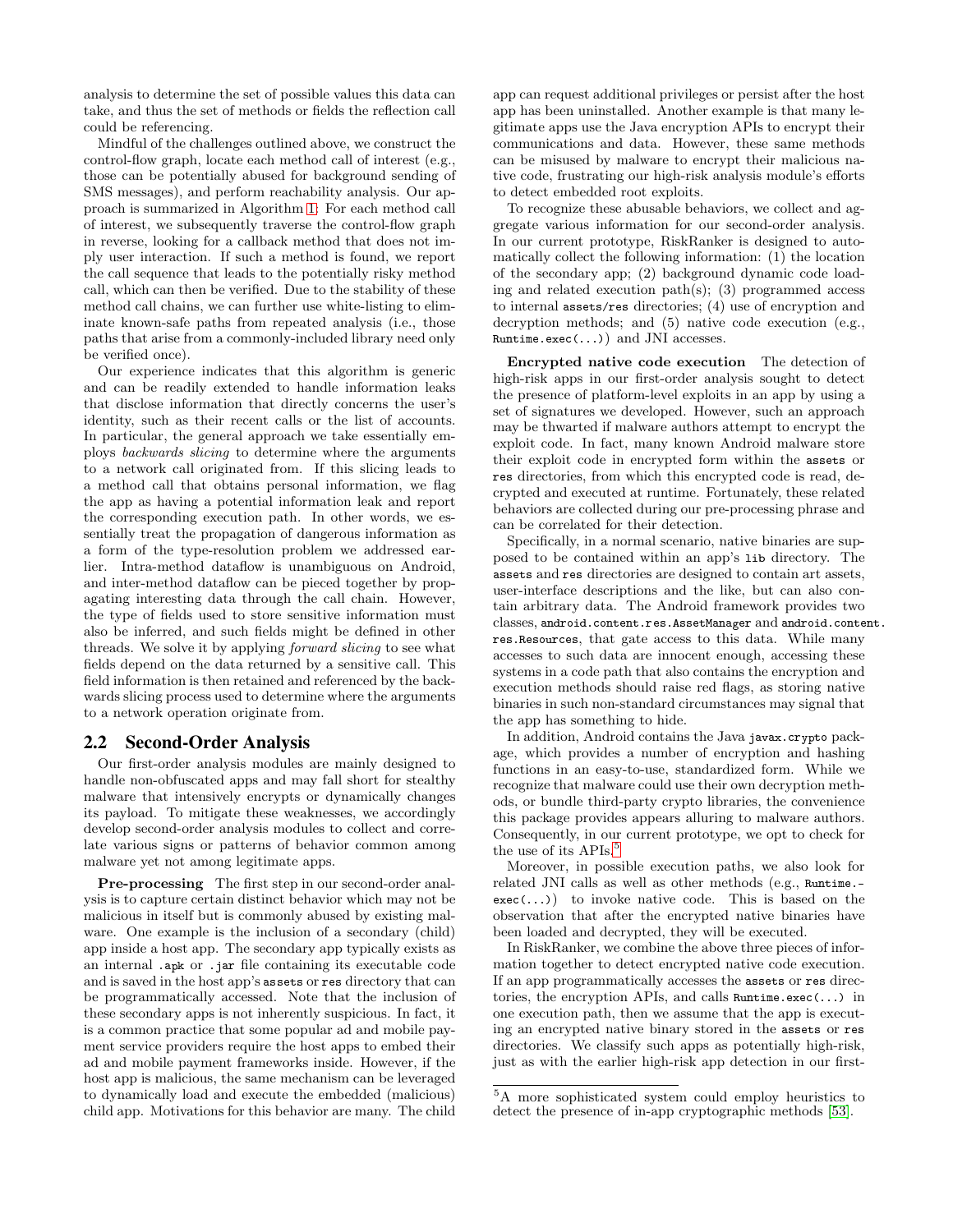|                          | $#$ Samples      | Zero-day? | First-Order Risk Analysis |                 | Second-Order Risk Analysis |                      |
|--------------------------|------------------|-----------|---------------------------|-----------------|----------------------------|----------------------|
| Family                   |                  |           | High-Risk                 | Medium-Risk     | <b>Encrypted Native</b>    | <b>Unsafe Dalvik</b> |
|                          |                  |           |                           |                 | Code Execution             | Code Loading         |
| Androidbox               | $\overline{13}$  |           |                           | $\mathbf v$     |                            |                      |
| <b>AnserverBot</b>       | 185              |           |                           |                 |                            |                      |
| BaseBridge               | $\overline{7}$   |           |                           |                 |                            |                      |
| <b>BeanBot</b>           | $6\overline{6}$  |           |                           |                 |                            |                      |
| CoinPirate               | $\mathbf{1}$     |           |                           | $\mathbf v$     |                            |                      |
| DogWars                  | $\mathbf{1}$     |           |                           |                 |                            |                      |
| DroidCoupon              | $\overline{1}$   |           | $\mathsf v$               |                 |                            |                      |
| DroidDream               | $\overline{2}$   |           |                           |                 |                            |                      |
| DroidDreamLight          | $\overline{30}$  |           |                           | $\sqrt{}$       |                            |                      |
| <b>DroidFun</b>          | $\mathbf{1}$     |           |                           |                 |                            |                      |
| DroidKungFu1             | $\overline{3}$   |           |                           |                 | v                          |                      |
| DroidKungFu2             | $\overline{1}$   |           |                           |                 |                            |                      |
| DroidKungFu3             | $\overline{213}$ |           |                           |                 |                            |                      |
| DroidKungFu4             | 96               | ν         |                           |                 |                            |                      |
| DroidKungFuSapp          | $\overline{2}$   |           |                           |                 |                            |                      |
| <b>DroidLive</b>         | 10               |           |                           | $\mathbf{v}$    |                            |                      |
| DroidStop                | $\overline{7}$   |           |                           | $\mathbf \nu$   |                            |                      |
| FakePlayer               | $\overline{1}$   |           |                           | $\mathbf{v}$    |                            |                      |
| Fjcon                    | 9                |           |                           | À               |                            |                      |
| Geinimi                  | $\overline{24}$  |           |                           |                 |                            |                      |
| GingerMaster             | $\overline{2}$   |           |                           |                 |                            |                      |
| GoldDream                | $\overline{21}$  |           |                           | $\sqrt{ }$      |                            |                      |
| $\overline{\text{Kmin}}$ | $\overline{48}$  |           |                           | $\mathbf{v}$    |                            |                      |
| Pjapps                   | $\overline{17}$  |           |                           |                 |                            |                      |
| Pushme                   | $\mathbf{1}$     |           |                           |                 |                            |                      |
| RogueLemon               | $\overline{2}$   |           |                           | $\mathbf v$     |                            |                      |
| RuPaidMarket             | $\overline{3}$   |           |                           |                 |                            |                      |
| TigerBot                 | $\overline{3}$   |           |                           |                 |                            |                      |
| YZHC                     | $\overline{8}$   |           |                           |                 |                            |                      |
| Total                    | 718              | 11        | 6                         | $\overline{20}$ | 5                          | 1                    |

### <span id="page-5-2"></span>Table 2: Overall results from RiskRanker

order analysis. This module effectively leads to the discovery of 315 malware samples in five malware families, including two zero-day malware families (Section [3\)](#page-5-0).

Unsafe Dalvik code loading Our next second-order detection module captures the unsafe behavior of dynamically loading untrusted Dalvik code. Typically, the bytecode that runs in a Dalvik virtual machine is from the lasses.dex file embedded in the app or the framework itself. For extensibility, Android provides a mechanism that can be used to load and execute bytecode from an arbitrary source at runtime. Specifically, an app can leverage the DexClassLoader feature [\[11\]](#page-10-8) to load classes from embedded .jar and .apk files.

The dynamic loading of new class files could potentially change the code to run and thus reduce the effectiveness of our earlier static-analysis efforts (as our analysis does not have access to all of the code that is about to run). On the other hand, we cannot consider all apps with dynamic loading behavior malicious, because this behavior can be used legitimately. For example, apps can use this mechanism to update their functionality without reinstalling the app itself. In fact, among the 118, 318 apps we analyzed, 3.90% of them are using DexClassLoader. In our prototype, we further combine the dynamic code loading behavior with the existence of a secondary package. This can significantly reduce the number of apps for further analysis to only 424 apps. This combination leads to the discovery of the zero-day AnserverBot [\[21\]](#page-11-5) malware, which accounts for 184 distinct samples.

# <span id="page-5-0"></span>**3. PROTOTYPING & EVALUATION**

We have implemented our RiskRanker prototype in Linux using Java and Python. The first- and second-order risk analysis modules are mainly implemented in Python, except for the medium-risk detection module, which is written in Java. In total, there are 3.6K lines of Python and 8.7K of Java code.

Our current prototype contains a high-risk root exploit detection module that is sensitive to seven kinds of known root exploits (Table [1\)](#page-2-1). It also contains a medium-risk detection module that scans for four different kinds of behavior: sending background SMS messages, making background phone calls, uploading call logs and uploading received SMS messages. Of the medium-risk metrics, we find that background SMS sending behavior is the most useful, and will principally discuss results arising from it.[6](#page-5-1)

<span id="page-5-1"></span><sup>&</sup>lt;sup>6</sup>It is important to note that some malware samples such as GoldDream were only detected due to other behaviors (e.g., uploading SMS messages to a remote server).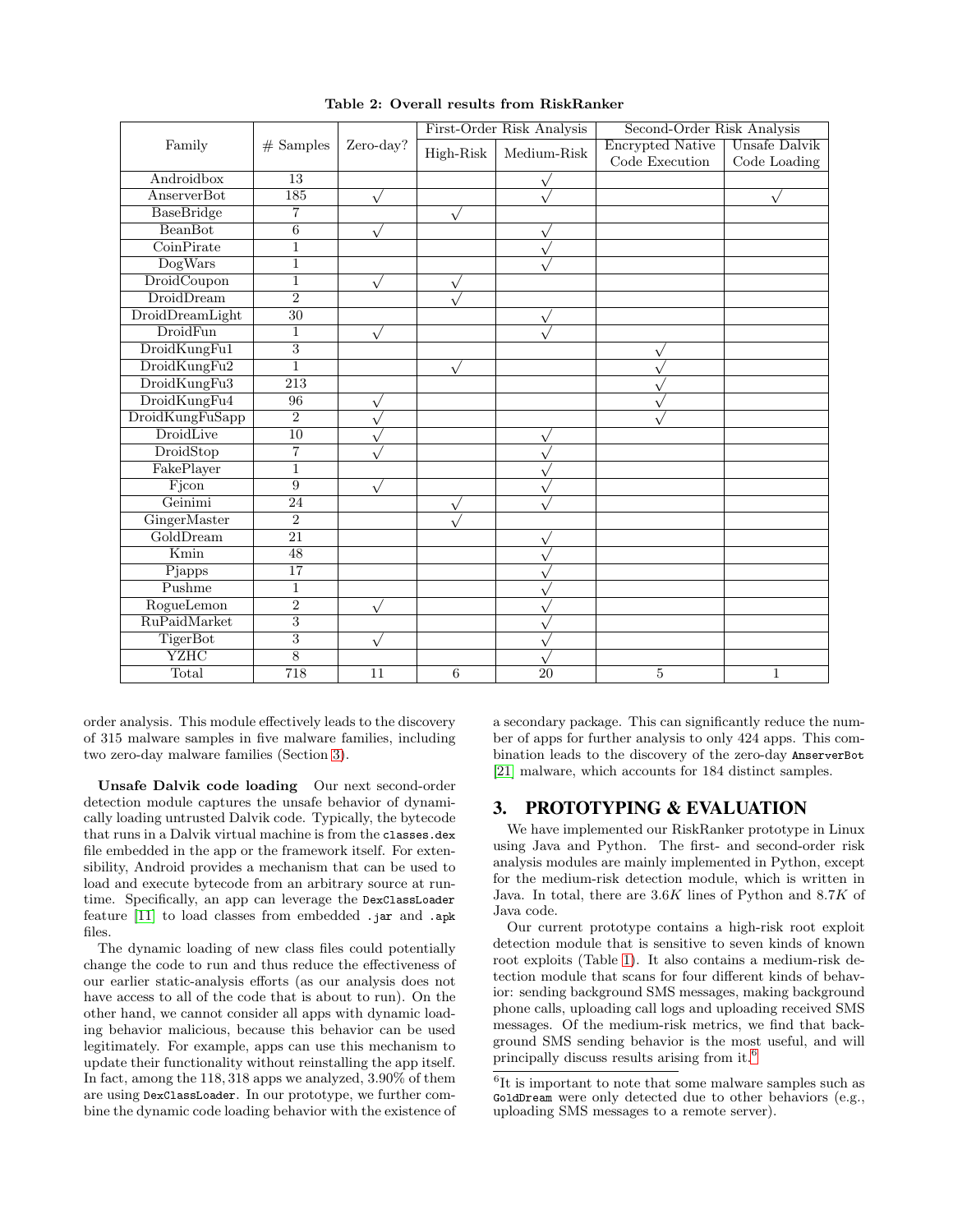<span id="page-6-0"></span>Table 3: Malware discovery in high-risk apps

|             | Apps with   | High-risk | Actual   |
|-------------|-------------|-----------|----------|
|             | native code | apps      | malware  |
| $#$ of apps | 9877        | 24        | 14       |
| Percentage  | $9.42\%$    | $0.02\%$  | $0.01\%$ |

In our prototype, to quickly index and look up various information associated with the collected apps, we use a MySQL database. In particular, before running our system, we will pre-process each app and extract related information into the database (e.g., where the app was downloaded from, whether it contains native code, etc.).

To demonstrate the effectiveness and accuracy of our prototype, we collected 118, 318 apps over a two-month period – September and October 2011 – from 15 different Android markets, including the official one and 14 other alternative markets. As the same app may be present in multiple Android markets, we have in total 104, 874 distinct apps: 52, 208 (49.78%) of them came from the official Android Market and the remaining 52,666 (50.22%) from other marketplaces. Our prototype was deployed on a local cluster of 5 nodes, each containing 8 cores and 8GB of memory. The actual run of our system shows that it can handle approximately 3500 apps per hour, which means that it took about 30 hours to process all of the apps in our sample.

Among the collected 104, 874 distinct apps, RiskRanker successfully uncovers 718 malicious apps in 29 malware families, including 322 zero-day malware that belong to 11 distinct new families. In Table [2,](#page-5-2) we show a detailed breakdown of our results. Specifically, the first-order risk analysis reveals 220 malware samples from 25 families. The secondorder risk analysis leads to 6 malware families with 499 samples. One malware family (DroidKungFu2) has a sample detected by both methods, while another (AnserverBot) has its host app detected by the second-order techniques and its child app by the first-order techniques. These results show the effectiveness of RiskRanker.

In the following, we examine each risk analysis module and present related results.

### **3.1 First-Order Analysis**

Detecting high-risk apps As mentioned earlier, we consider apps with root exploits to be high-risk apps. In order to detect them, we first locate all apps with native code and then compare their native code with the signatures of known root exploits. More specifically, we check the properties of each file in the app to determine whether it is an ELF binary. If so, we then scan this ELF file with our predefined root exploit signatures. If there is a match, our system reports it for manual verification.

In Table [3,](#page-6-0) we report the detection results of high-risk apps. Overall, 9877 (or 9.42%) of collected apps contain native code. Among them, we find that 24 embed root exploits. So far, we only observe three exploits being used in our dataset: Exploid, RATC and GingerBreak, with RATC being the most popular – it accounts for more than  $60\%$  of the detected samples.

Further analysis shows that among these 24 high-risk apps, 14 are actually malware from 6 distinct families. Figure [2](#page-6-1) shows the breakdown of samples from each of these malware families: 50% of the detected malware samples are



<span id="page-6-1"></span>Figure 2: The breakdown of detected malware with root exploits

BaseBridge. From the results, we also successfully uncover two zero-day malware, i.e., GingerMaster [\[14\]](#page-10-9) and DroidCoupon [\[23\]](#page-11-6).

In particular, GingerMaster is the first malware discovered in the wild that makes use of a root exploit capable of rooting Android 2.3 devices. Similar to many others we detected in this study, GingerMaster repackaged its exploit code into a popular legitimate app (in this case, one that displays photographs of models). The embedded exploit code, once installed, will be triggered to root the phone and subsequently leverage the elevated privilege to download and install other apps from a remote server without the user's knowledge. The DroidCoupon malware similarly piggybacks on popular coupon apps by enclosing the RATC root exploit. If successful, it will also attempt to fetch additional apps from a remote server and install them silently. To help conceal their natures, both GingerMaster and DroidCoupon employ obfuscation techniques. For example, the root exploits used in these two malware families are saved as picture files, having .png as the filename suffix. DroidCoupon also disguises command strings and URLs as integer arrays.

Interestingly, our system spots one Geinimi [\[22\]](#page-11-7) sample, which "normally" does not have a root exploit in its payload. In this case, the Geinimi sample is a repackaged version of com.corner23.android.universalandroot, a legitimate jail-breaking app with root exploits. Because of that, it is also detected by our system.

Besides these 14 malware, there are 10 additional apps that appear to have legitimate reasons to contain a root exploit: for example, z4root (4 samples) advertises itself as a one-click solution to root devices, while universalandroot (2 samples), itfunzsupertools (2 samples) and holente
h (1 sample) provide very similar functionality. The last one is a security app, com. lbe. security (SHA1: 34d90bbed455b370349 0a606e71d0232894c1ca4), which contains the GingerBreak root exploit. In this particular case, we cannot determine whether this app should be considered malicious. Our sample contains several security apps, however, and none of the others required such functionality, so this practice is certainly unusual.

Medium-risk apps Medium-risk app detection involves constructing the whole program function call graph and then checking whether any reachable paths exist between a set of source methods and a set of sink methods. For background SMS sending behavior, we use sendTextMessage/sendMultipart TextMessage(...) in class SmsManager as sink methods. With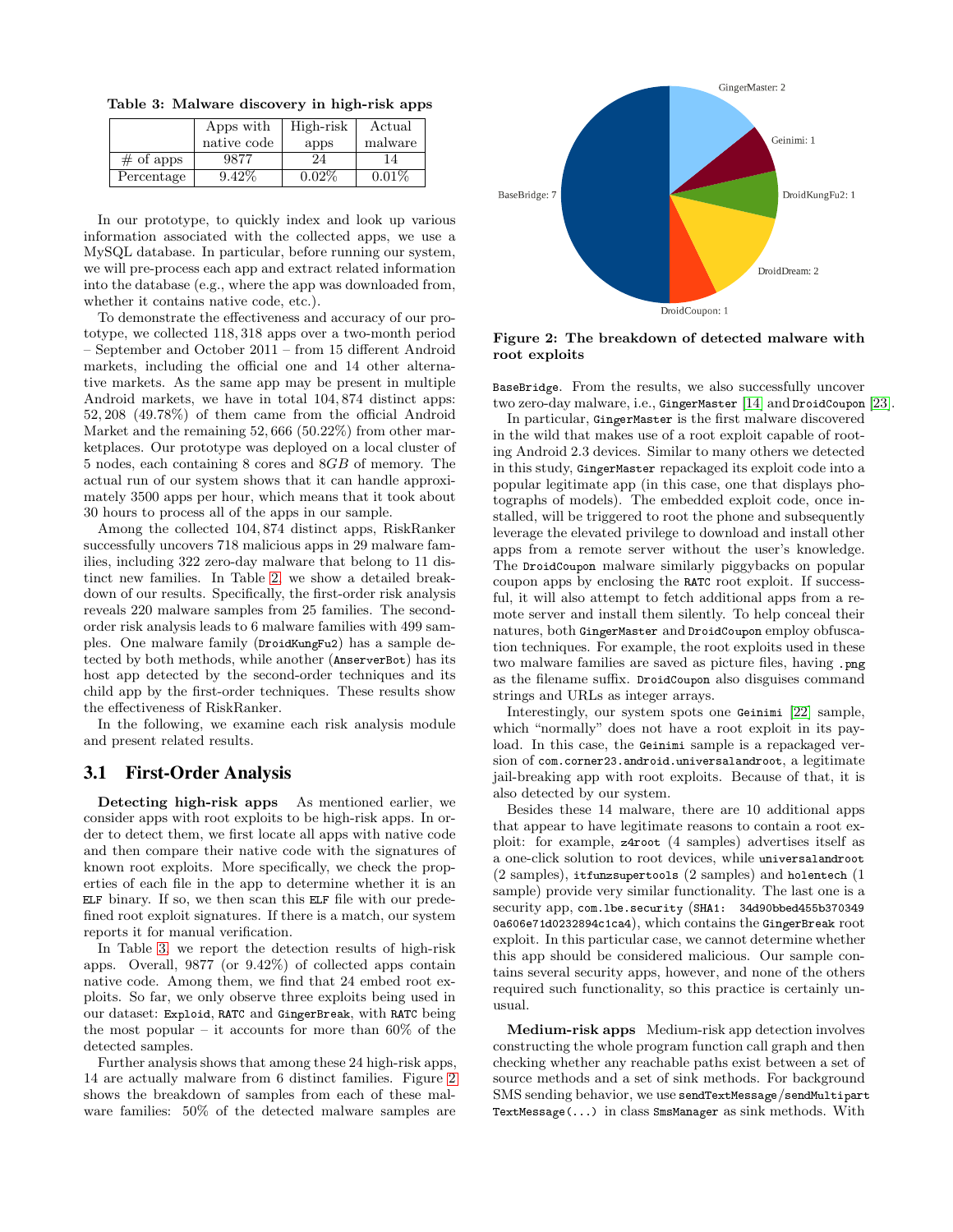| Family                   | $#$ Samples    | Zero-day? |
|--------------------------|----------------|-----------|
| Androidbox               | 13             |           |
| AnserverBot              | 1              |           |
| BeanBot                  | 6              |           |
| CoinPirate               | 1              |           |
| DogWars                  | 1              |           |
| DroidDreamLight          | 30             |           |
| DroidFun                 | 1              |           |
| DroidLive                | 10             |           |
| DroidStop                | 7              |           |
| FakePlayer               | 1              |           |
| Fjcon                    | 9              |           |
| Geinimi                  | 23             |           |
| GoldDream                | 21             |           |
| $\overline{\text{Kmin}}$ | 48             |           |
| Pjapps                   | 17             |           |
| Pushme                   | 1              |           |
| RogueLemon               | $\overline{2}$ |           |
| RuPaidMarket             | 3              |           |
| TigerBot                 | 3              |           |
| YZHC                     | 8              |           |
| Total                    | 206            | 8         |

<span id="page-7-0"></span>Table 4: Malware discovery in medium-risk apps

respect to source methods, we use a comprehensive list of entry points and callback methods that do not involve user interaction. If we find such a path, we then mark the app as a medium-risk and save the detected call chain path in the MySQL database.

In total, our system reports 2437 apps that exhibit background SMS sending behavior. Because there can be multiple paths from source to sink methods in one app, the total number of paths  $(3406)$  is larger than the number of apps. Also, while it is possible to go through these 2437 apps one by one, we find that we can still significantly reduce the number of apps that need to be analyzed. In particular, instead of analyzing each app, we opt to analyze each unique path our system detects (as such paths represent the actual behavior of concern). Moreover, as the same path can exist in multiple apps, the number of unique paths is less than the number of apps. For example, the path from the run() method of the om.GoldDream.zj.zjServi
e\$1 class to the sendTextMessage(...) method exists in 5 different apps, all of which belong to the GoldDream malware family. In total, of these 3406 paths, only 1223 paths are unique.

Subsequently, we analyzed these 1223 distinct paths individually. Our experience indicates that this analysis can be done by one person under two days. When a potentiallymalicious path was identified by this analyst, we forwarded it to another for confirmation. Ultimately, we discovered 94 distinct malicious paths. We then marked all the related apps corresponding to these malicious paths as malware.

Overall, we discovered 206 infected apps among 2437 mediumrisk apps, representing 20 families, including 8 zero-day malware families. We tabulate these results in Table [4.](#page-7-0) The discovery of new samples from known malware families indicate that some of these families are still actively spreading in the wild. For example, the Pjapps malware was first dis-code at runtime. In our prototype, we first recognize all apps covered in February 2011. More than half a year later, it is still present in some alternative marketplaces.

<span id="page-7-1"></span>Table 5: Malware discovery in second-order risk analysis

| Family               | $#$ Samples | $Zero-day?$ |
|----------------------|-------------|-------------|
| DroidKungFu1 [26]    |             |             |
| DroidKungFu2 [25]    |             |             |
| DroidKungFu3 [24]    | 213         |             |
| DroidKungFu4 [16]    | 96          |             |
| DroidKungFuSapp [18] | 2           |             |
| AnserverBot [21]     | 184         |             |
| Total                | 499         |             |

Of these new discoveries, a few merit special mention. For example, the AnserverBot sample we detected is actually its child app, which contains the background SMS sending behavior. The DroidStop malware performs its activities at an interesting point in its host app's lifecycle. When the app is no longer visible to the user, DroidStop sends a SMS to a particular premium-rate number (2623588217) inside the USA. This last malware was once published on the official Android Market, but has now been removed by Google.

#### **3.2 Second-Order Analysis**

In our second-order risk analysis, we combine various information to locate apps that feature encrypted native code and unsafe Dalvik code loading behaviors.

Encrypted native code execution As discussed before, we combine three pieces of information together to detect apps that execute encrypted native binaries in the background. In order to collect this information, for each app, we first get all the paths from the app's entry points to the methods that represent the constituent behaviors that make up this greater pattern. More specifically, these methods include decryption methods (from the javax.crypto package), methods that access the assets or resources directories, and the Runtime.exe
(...) method. The paths we detect to each method of interest are saved into a MySQL database. We then examine the entry point for each path in a given app; if all three types of path exist that start from the same entry point, we mark the app as potentially risky.

We found that 5495 apps contain all three types of path. However, only 328 of those apps contain all three paths originating from the same entry method. We then analyzed these 328 apps and discovered 315 malware samples from 5 different malware families, including 2 zero day malware families; the remaining 13 apps are benign. In Table [5,](#page-7-1) we show the malware reported by our second-order risk analysis of encrypted native code execution (with the exception of AnserverBot which was detected due to unsafe Dalvik code loading). The results are encouraging as all known DroidKungFu variants are successfully detected. By capturing the intrinsic characteristics of the DroidKungFu malware, we expect that RiskRanker will be able to capture new DroidKungFu variants in the future.

Unsafe Dalvik code loading Besides the detection of encrypted native code execution, our second-order analysis also captures the unsafe practice of dynamic Dalvik code loading. In combination with our child app detection logic, we can effectively identify those apps that could load new that are capable of dynamic Dalvik code loading (e.g., by looking for references to the DexClassLoader class' methods).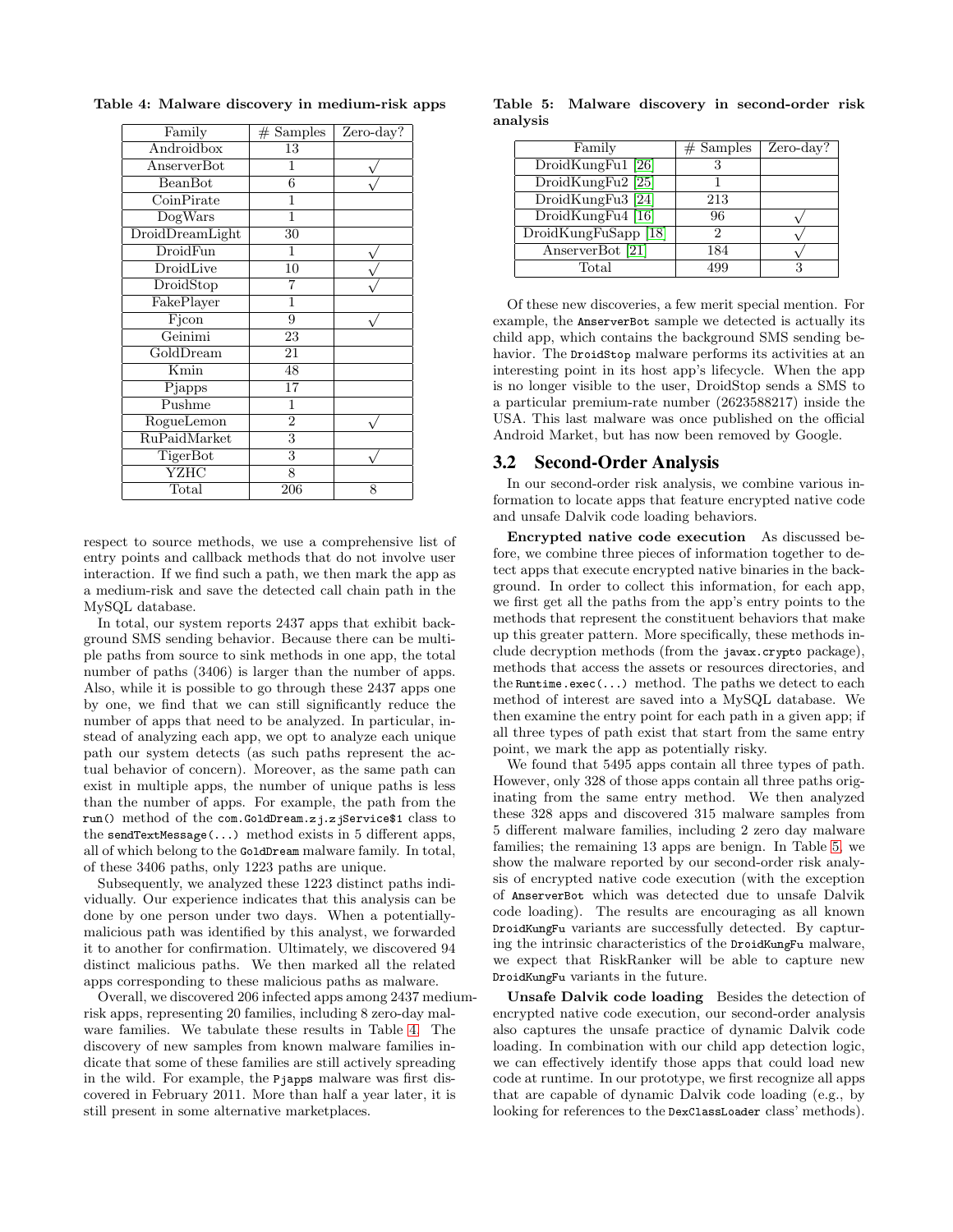Table 6: The missed malware samples

<span id="page-8-1"></span>

| Malware Name    | $_{\#}$ | Malware Name       |  |
|-----------------|---------|--------------------|--|
| ADRD            |         | Gone <sub>60</sub> |  |
| BaseBridge      |         | jSMSHider          |  |
| DroidDream      |         | BatteryDoctor      |  |
| DroidDreamLight | ')      | TapSnake           |  |
| FakeNetflix     |         |                    |  |

Among the resulting apps, we further detect the presence of a child app. If such an app is found, we immediately flag its parent for further analysis.

In total, we found that 4257 apps feature dynamic code loading capability and 1655 apps contain a child package. Combining these two categories, we find 492 apps in common. After analyzing these apps, we found that some of the mon. After analyzing these apps, we found that some of the 3.4 rather than the app itself. For example, one particular library from iBuildApp [\[15\]](#page-10-11) uses DexClassLoader methods, and is contained in 135 apps. Furthermore, one ad library [\[4\]](#page-10-12) and the Adobe AIR [\[3\]](#page-10-13) platform extensively use the DexClassLoader feature. Accordingly, we choose to white-list these libraries to reduce the number of apps that need to be analyzed.

After white-listing these libraries, we found one particular app that dynamically loads its child package anserverb.db from the assets directory. Upon analyzing this app, we found it is actually zero-day malware – which we named AnserverBot – and accordingly released a security alert about it. It turns out that this malware is one of the most sophisticated pieces of Android malware we have discovered so far. Specifically, it aggressively employs several sophisticated techniques to evade detection and analysis, including Plankton-like [\[27\]](#page-11-12) dynamic code loading, Java reflectionbased method invocation, heavy use of code obfuscation and data encryption, self-verification of signatures, as well as run-time detection and removal of installed mobile security software. The detailed analysis can be find in our report [\[5\]](#page-10-14). In total, we detected 184 AnserverBot samples.

#### **3.3 False Negative Measurement**

Our results so far demonstrate the effectiveness of RiskRanker in uncovering new (zero-day) Android malware. In the following, we further measure the false negatives of our system. To this end, we download malware samples from the public contagio dump repository [\[10\]](#page-10-15) and use them as the ground truth. Note that the malware samples in this repository are contributed by volunteers and our study shows that there are some duplicates. After removing these duplicates, there are 133 distinct samples from 31 different families.

Our system reports 121 of the 133 samples we collected from the contagio repository. The remaining 12 malware samples are summarized in Table [6.](#page-8-1) Upon analysis, we discover that the samples that our system fails to detect all fall outside the scope of our current analysis in one of three ways. First off, some malware families engage in malicious behaviors that our system does not attempt to detect. For example, FakeNetflix impersonates a Netflix app in a in the Dalvik binary itself. While it is possible to counter bid to collect the user's account and password information; such social-engineering attacks are very difficult for an automated system to distinguish from legitimate app functionality. BatteryDo
tor, Gone60, and TapSnake are spyware that harvest personal information and human judgment is still

necessary to distinguish them from many other legitimate apps in the marketplace that may collect user information. The ADRD sample engages in click fraud by retrieving a list of ad URLs from a remote server and then visiting them in the background. Second, the missed samples do not share the same malicious payload as others in the same family. For example, our system missed DroidDreamLight samples that lack the background SMS sending behavior seen in other samples in the same family. Also, the missed BaseBridge samples do not contain the root exploits common to that family. Third, there are some samples that are, in a sense, guilty by association. For example, jSMSHider installs a malicious child app, while the missed DroidDream "sample" is in fact the malware's innocuous child app. Neither of these samples themselves engage in actual malicious behavior, but the apps associated with them do.

### **3.4 Malware Distribution Breakdown**

We further analyze the distribution of the malware we detected among the Android markets we studied. Sadly, we find that malware can be detected in all of the markets we examined, including the official Android Market. In the worst case, 220 samples were detected in a single alternative market, representing 3.06% of all apps collected from that market. Four alternative markets contain more than 90 malware samples apiece. Specifically, if we sum up the malware samples from these four alternative markets, they together account for 85.98% of all malware samples we discovered. We stress that while no sizable market can be expected to be perfectly secure, some markets clearly do better than others at policing their contents. For example, in the official Android Market, only 2 apps out of 52, 208 were malicious. Although we do not know the exact reason why Google's market is so much cleaner than some of the others, we believe that it is likely due to the adoption of Google Bouncer [\[6\]](#page-10-16) service. Unfortunately, there is limited public information on how Bouncer works.

### <span id="page-8-0"></span>**4. DISCUSSION**

While our prototype demonstrates promising results, it is still a proof-of-concept system, and therefore has several important limitations. In this section, we will examine these limitations and suggest possible areas of improvement.

To begin with, our root-exploit detection scheme depends on signatures, which obviously implies that it can detect only known exploits and may also miss encrypted or obfuscated exploits. Our second-order risk analysis alleviates the situation and at present appears to work very well. However, if such techniques start to hinder the deployment of malware in app markets, malware authors might respond by attacking some of the assumptions that make this method work so well. For example, our prototype only considers the javax.
rypto libraries for convenient encryption detection; nothing prevents an attacker from implementing their own in-app encryption or decryption scheme. Similarly, instead of packaging their native code in the assets or resource directories, such code could be included as large constant arrays all of these strategies, it is obvious that the situation can and likely will grow more complicated as malware matures on the platform.

Similarly, our dynamic Dalvik code execution scheme has limitations. Child apps are not the only sources of Dalvik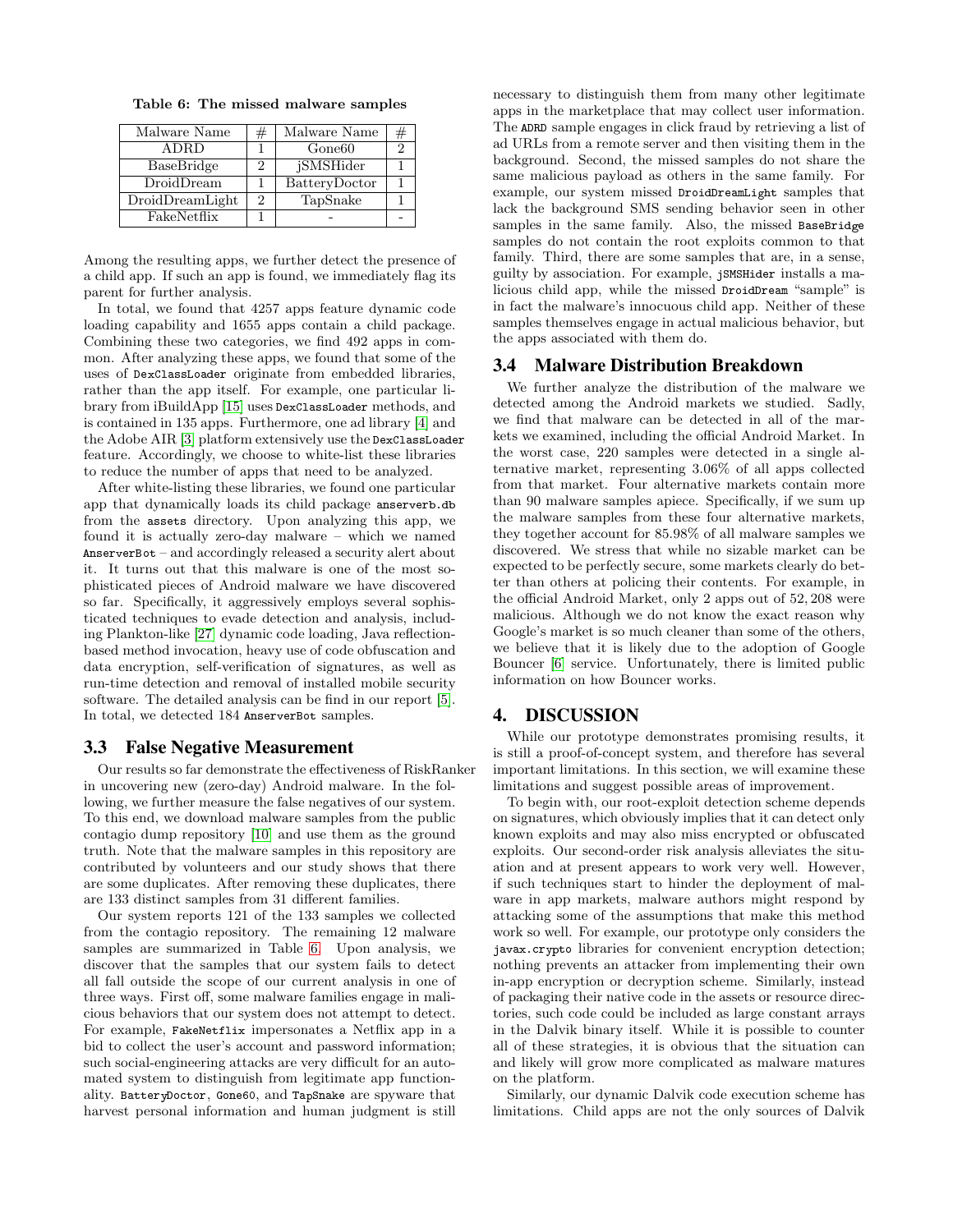code; such code can be downloaded from the Internet or stored as raw data contained in a constant array, for example. Nothing prevents an attacker from encrypting or otherwise obfuscating a child app, either, in much the same way that native binaries are hidden today. In the long term, these concerns may best be addressed by incorporating some dynamic analysis techniques, such as fuzzing, into systems like RiskRanker. Also, while static analysis may determine that dynamic code loading is taking place, it may not be very effective at identifying precisely what dynamic code is being loaded.

Our medium-risk modules are similarly imperfect. We test for only four distinct behaviors, for example, and our dataflow analyses do not account for code lying outside the execution path very well. While these are general concerns that can be remedied by applying more sophisticated techniques drawn from the existing program analysis literature, likely at the cost of additional processor time, we do recognize one interesting practical matter that came out of our experiences collecting the data for this work. A fraction of Android apps are obfuscated to frustrate casual analysis. When we identified 1223 unique paths using our mediumrisk analyses, 59 of those paths had their class names obfuscated. Obfuscation of this sort leads to two challenges. First, slightly different samples of the same app can have wildly different reported code paths that in fact represent the same behavior, because obfuscation is generally very sensitive to small changes in the input app. For example, the entry function om.pa
kage.Class.run() may become a. b.
.run() in one sample, yet a.
.d.run() in another. Secondly, known-safe app paths cannot be white-listed to save analyst effort over time; a known-safe ad library contained in a large number of apps, for example, may still consume analyst-hours of effort when obfuscated apps that contain it are uploaded to a market. Obfuscation is actually recommended by Google [\[19\]](#page-11-13), so this problem is here to stay. The same issues apply to the second-order encrypted native binary execution analysis, as well. To resolve these issues, it would be better to report paths based on their semantic meaning – what they actually  $d\theta$  – rather than simply their "names." Unfortunately, obfuscation can also rearrange (in limited ways) the opcodes along an execution path, so this is not a trivial problem to solve. We leave such semantic path description techniques to future work.

Finally, it is important to note that the search for malware is not always black and white. Many risky apps threaten user security and privacy, but are not necessarily malware. Sometimes, these apps are simply written in a potentially dangerous way, but are published by a reputable company; for example, Adobe AIR uses dynamic code execution, which a more aggressive system would flag. Other apps take pains to justify potentially dangerous actions to the user. For example, in the Chinese app markets, some apps display a user agreement when they are first launched, stating that the app will use a premium-rate SMS number to bill the user on some recurring basis. Some of these apps add this functionality to repackaged versions of existing apps, and so may be considered a soft kind of malware. It is impossible to determine that such apps are in fact malware, however, when they are considered in isolation. We also see many instances of classical gray-area malware in the app markets, particularly spyware. Many apps collect more information than they need to function and blithely send it to external

parties – it is simply very easy to get such information on mobile platforms. However, it is an open question on where the line should be drawn on such information leaks, and how much apps need to disclose to the user about how their information is being used.

## <span id="page-9-0"></span>**5. RELATED WORK**

Recently, smartphone security has been an area of active research. Many researchers have identified areas of concern and proposed solutions to problems on smartphone operating systems. For example, TaintDroid [\[38\]](#page-11-14) and PiOS [\[37\]](#page-11-15) were developed to identify information leaks on smartphone platforms, where TaintDroid used dynamic analysis techniques on Android and PiOS applied program slicing to iOS binaries. A raft of follow-up work then sought to address these information leaks by altering the frameworks involved: Apex [\[48\]](#page-12-2), MockDroid [\[32\]](#page-11-16), TISSA [\[57\]](#page-12-3) and AppFence [\[46\]](#page-11-17) all offer extensions to the Android framework to provide finergrained control over an app's access to potentially sensitive resources. Most of these efforts are aimed at addressing this problem on the user's phone; RiskRanker, on the other hand, attempts to identify such risky behaviors at the app market. Of the systems listed previously, RiskRanker has the most in common with PiOS, in that both employ program slicing to better understand app behavior. However, PiOS targets iOS binaries for information leaks while RiskRanker looks for potential security risks (including platform-level root exploits and background SMS message-sending) for zero-day Android malware detection.

Another line of research deals with the confused-deputy problem [\[45\]](#page-11-18) on Android, where inter-process communication channels can inadvertently expose privileged functionality to unprivileged callers. ComDroid [\[34\]](#page-11-19) and Woodpecker [\[44\]](#page-11-20) both employ static analysis techniques to detect such attacks in third-party and firmware apps, respectively. To deal with this problem, QUIRE [\[36\]](#page-11-21) and Felt et al. [\[42\]](#page-11-22) offer extensions to the Android IPC model that allow the ultimate implementor of a privileged feature to check the IPC call chain to ensure unprivileged apps can not launch confused-deputy attacks unnoticed. Similarly, Bugiel et al. [\[33\]](#page-11-23) use a run-time monitor to regulate communications between apps. RiskRanker at present does not check for confused-deputy attacks that target the IPC layer, but its design was informed by our experiences developing the Woodpecker system. We consider these efforts to be complementary to RiskRanker, because one of the lessons learned from these systems is that confused-deputy attacks do not target well-understood, standardized framework components. For example, Schrittwieser et al. [\[51\]](#page-12-4) find that recent Internet-based messaging apps contain security flaws that can allow attackers to hijack accounts, spoof sender-IDs, or even enumerate subscribers. RiskRanker could be extended to identify such vulnerabilities in a similar fashion to ComDroid or Woodpecker, but it would be more difficult to automate the discovery of malware that attempts to exploit such vulnerabilities.

Other systems attempt to use or extend the Android permission system to defend against malware. For example, Kirin [\[40\]](#page-11-24) blocks the installation of apps that request particularly dangerous combinations of permissions, while Saint [\[49\]](#page-12-5) lets app developers specify permission policies that constrain permission assignment at install-time and use at run-time. RiskRanker conceptually has some similarities with these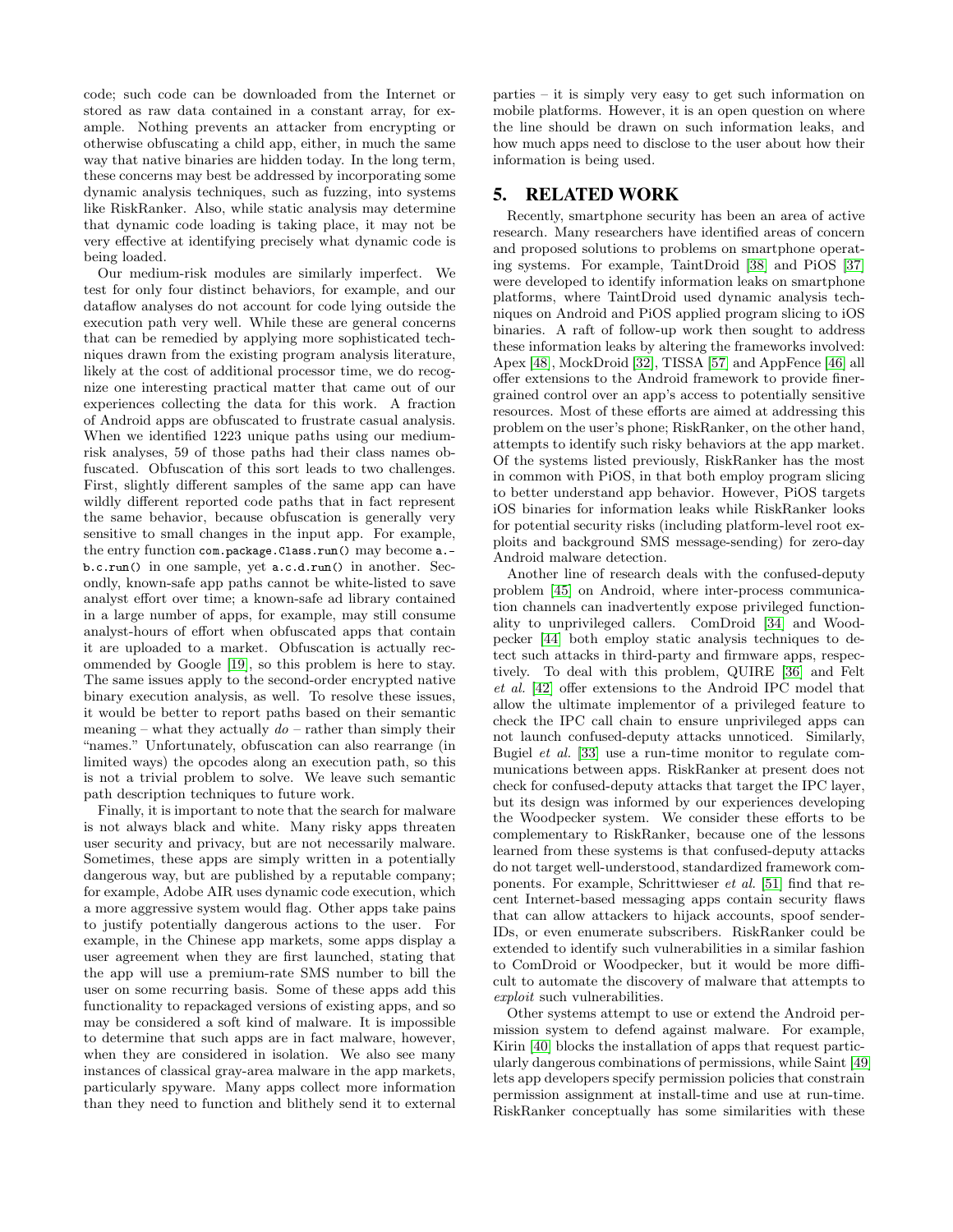systems, in that its second-order analyses aim to identify patterns of seemingly innocent API uses that can be indicators of malware. However, Kirin is concerned about the end user and Saint the app developer, while RiskRanker targets app markets themselves. Another interesting system in this category is Stowaway [\[41\]](#page-11-25), which aims to identify instances of app over-privilege, where an app requests more permissions than it uses. Such over-privilege itself could be used as an input to RiskRanker in the future.

Besides the above defenses, some work has been proposed to apply common security techniques from the desktop to mobile devices. For example, L4Android [\[47\]](#page-11-26) and Cells [\[31\]](#page-11-27) apply virtualization techniques to the mobile space, allowing for multiple virtual cellphones to be run on one device, isolated from one another. Meanwhile, MoCFI [\[35\]](#page-11-28) enforces control-flow integrity in iOS apps without requiring access to their source code or cooperation from their developers. These approaches naturally complement RiskRanker by providing defense-in-depth, but again are designed to be deployed on endpoint devices.

Some work has focused on malware and the overall market health. Felt et al. [\[50\]](#page-12-6) surveyed 46 malware samples on three different smartphone platforms, discussing the incentives that motivated their creation and possible defenses against them. However, this work did not discuss how to discover this malware to begin with. Enck et al. [\[39\]](#page-11-29) studied the 1100 top free apps from the official Android Market to understand their general security and privacy characteristics. Our work has a much stronger emphasis on malware detection than privacy leak detection. MalGenome [\[55\]](#page-12-7) aims to systematically characterize existing Android malware from various aspects, including their installation methods, activation mechanisms as well as the nature of carried malicious payloads. Note that it did not focus on the methodology for discovering Android malware. However, the insights behind it is instrumental for RiskRanker to look for certain malicious patterns. Finally, we have developed two related systems in the past. The first, DroidRanger [\[56\]](#page-12-8), aims to mainly detect known malware in the existing app markets. It requires malware samples to extract behavioral signatures for detection. RiskRanker, on the other hand, is designed to actively detect zero-day malware without relying on malware specimens. Also, while our second-order risk analysis shares a similar spirit with the two basic heuristics in DroidRanger, their differences are fundamentally rooted in their distinct goals: DroidRanger was designed to measure the overall health of an app market, whereas RiskRanker is designed to uncover more sophisticated zero-day malware by assessing and ranking potential risks in each app. The second related system, DroidMOSS [\[54\]](#page-12-9), is designed to detect repackaged apps using fuzzy hashing. RiskRanker does not have any notion of whether an app has been repackaged, although many malware samples are bundled with a repackaged version of a legitimate app; likewise, DroidMOSS does not aim to detect malware. AdRisk is another recent system [\[43\]](#page-11-30) that is proposed to systematically identify potential risks posed by existing in-app ad libraries. Although the ad libraries identified by AdRisk do not seem to have malicious intent, they contain potential risks ranging from leaking user's private information to executing untrusted code from the Internet. This potential to do harm places such libraries in a gray area.

# <span id="page-10-3"></span>**6. CONCLUSION**

In this paper, we present a proactive scheme to scalably and accurately sift through a large number of apps in existing Android markets to spot zero-day malware. Specifically, our scheme assesses the potential security risks from untrusted apps by analyzing whether dangerous behaviors are exhibited by these apps (with two-order risk analysis). We have implemented a prototype of RiskRanker and evaluate it using 118, 318 apps from a variety of Android markets to demonstrate its effectiveness and accuracy: among the apps in the sample, our system successfully discovered 718 malware samples in 29 families, including 322 zero-day specimens from 11 distinct families.

### **Acknowledgment**

We would like to thank our shepherd, Patrick McDaniel, and the anonymous reviewers for their insightful comments that greatly helped improve the presentation of this paper. We also want to thank Zhi Wang, Wu Zhou, Deepa Srinivasan, Minh Q. Tran, Chiachih Wu and Lei Wu for numerous helpful discussions.

### <span id="page-10-1"></span>**7. REFERENCES**

- [1] 260,000 Android users infected with malware. [http://](http://www.infosecurity-magazine.com/view/16526/260000-android-users-infected-with-malware/) [www.infosecurity-magazine.com/view/16526/](http://www.infosecurity-magazine.com/view/16526/260000-android-users-infected-with-malware/) [260000-android-users-infected-with-malware/](http://www.infosecurity-magazine.com/view/16526/260000-android-users-infected-with-malware/).
- <span id="page-10-6"></span>[2] adb trickery #2. [http://c-skills.blogspot.com/](http://c-skills.blogspot.com/2011/01/adb-trickery-again.html) [2011/01/adb-trickery-again.html](http://c-skills.blogspot.com/2011/01/adb-trickery-again.html).
- <span id="page-10-13"></span><span id="page-10-12"></span>[3] Adobe AIR 3. [http://www.adobe.com/products/air.](http://www.adobe.com/products/air.html) [html](http://www.adobe.com/products/air.html).
- [4] AdTouch. [http://www.adtouchnetwork.com/](http://www.adtouchnetwork.com/adtouch/sdk/SDK.html) [adtouch/sdk/SDK.html](http://www.adtouchnetwork.com/adtouch/sdk/SDK.html).
- <span id="page-10-14"></span>[5] An Analysis of the AnserverBot Trojan. [http://www.](http://www.csc.ncsu.edu/faculty/jiang/pubs/AnserverBot_Analysis.pdf) [csc.ncsu.edu/faculty/jiang/pubs/AnserverBot\\_](http://www.csc.ncsu.edu/faculty/jiang/pubs/AnserverBot_Analysis.pdf) [Analysis.pdf](http://www.csc.ncsu.edu/faculty/jiang/pubs/AnserverBot_Analysis.pdf).
- <span id="page-10-16"></span>[6] Android and Security. [http://googlemobile.](http://googlemobile.blogspot.com/2012/02/android-and-security.html) [blogspot.com/2012/02/android-and-security.html](http://googlemobile.blogspot.com/2012/02/android-and-security.html).
- <span id="page-10-2"></span>[7] Android Market Statistic. [http://www.androlib.com/](http://www.androlib.com/appstats.aspx) [appstats.aspx](http://www.androlib.com/appstats.aspx).
- <span id="page-10-5"></span>[8] android trickery. [http://c-skills.blogspot.com/](http://c-skills.blogspot.com/2010/07/android-trickery.html) [2010/07/android-trickery.html](http://c-skills.blogspot.com/2010/07/android-trickery.html).
- <span id="page-10-4"></span>[9] Asroot. [http://milw0rm.com/sploits/android](http://milw0rm.com/sploits/android-root-20090816.tar.gz)[root-20090816.tar.gz](http://milw0rm.com/sploits/android-root-20090816.tar.gz).
- <span id="page-10-15"></span>[10] Contagio mobile malware mini dump. [http://](http://contagiominidump.blog spot.com/) [contagiominidump.blogspot.com/](http://contagiominidump.blog spot.com/).
- <span id="page-10-8"></span><span id="page-10-7"></span>[11] DexClassLoader. [http://developer.android.com/](http://developer.android.com/reference/dalvik/system/DexClassLoader.html) [reference/dalvik/system/DexClassLoader.html](http://developer.android.com/reference/dalvik/system/DexClassLoader.html).
- [12] Droid2. [http://c-skills.blogspot.com/2010/08/](http://c-skills.blogspot.com/2010/08/droid2.html) [droid2.html](http://c-skills.blogspot.com/2010/08/droid2.html).
- <span id="page-10-0"></span>[13] Gartner Says Sales of Mobile Devices Grew 5.6 Percent in Third Quarter of 2011; Smartphone Sales Increased 42 Percent. [http://www.gartner.com/it/](http://www.gartner.com/it/page.jsp?id=1848514) [page.jsp?id=1848514](http://www.gartner.com/it/page.jsp?id=1848514).
- <span id="page-10-9"></span>[14] GingerMaster: First Android Malware Utilizing a Root Exploit on Android 2.3 (Gingerbread). [http://](http://www.csc.ncsu.edu/faculty/jiang/GingerMaster/) [www.csc.ncsu.edu/faculty/jiang/GingerMaster/](http://www.csc.ncsu.edu/faculty/jiang/GingerMaster/).
- <span id="page-10-11"></span>[15] iBuildApp. <http://ibuildapp.com/>.
- <span id="page-10-10"></span>[16] LeNa (Legacy Native) Teardown Lookout Mobile Security. [http://blog.mylookout.com/wp-content/](http://blog.mylookout.com/wp-content/uploads/2011/10/LeNa-Legacy-Native-Teardown_Lookout-Mobile-Security1.pdf) [uploads/2011/10/LeNa-Legacy-Native-Teardown\\_](http://blog.mylookout.com/wp-content/uploads/2011/10/LeNa-Legacy-Native-Teardown_Lookout-Mobile-Security1.pdf) [Lookout-Mobile-Security1.pdf](http://blog.mylookout.com/wp-content/uploads/2011/10/LeNa-Legacy-Native-Teardown_Lookout-Mobile-Security1.pdf).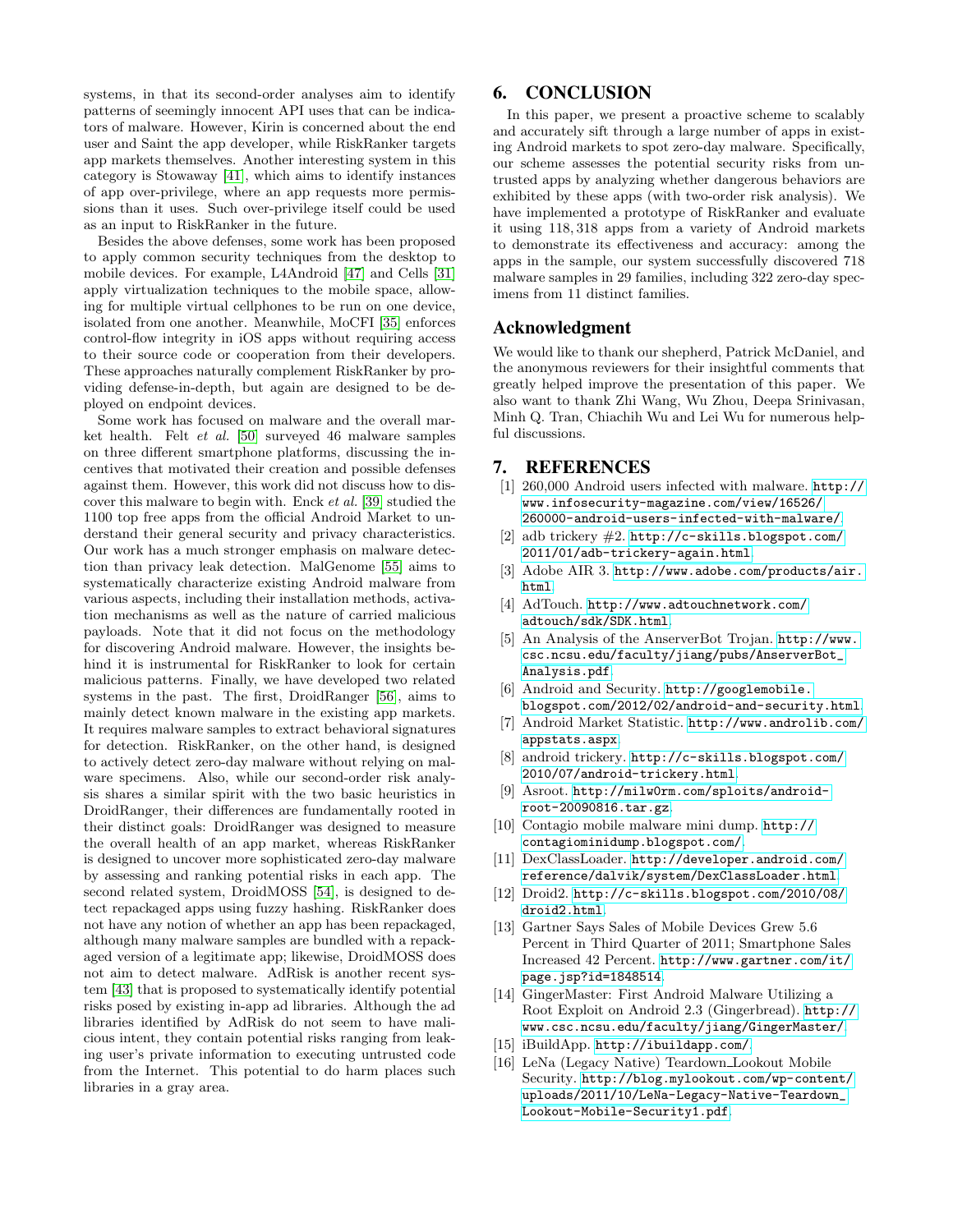- <span id="page-11-4"></span>[17] Manifest.permission group definitions. [http://](http://developer.android.com/reference/android/Manifest.permission_group.html) [developer.android.com/reference/android/](http://developer.android.com/reference/android/Manifest.permission_group.html) [Manifest.permission\\_group.html](http://developer.android.com/reference/android/Manifest.permission_group.html).
- <span id="page-11-11"></span>[18] New DroidKungFu Variant – DroidKungFuSapp – Emerges! [http://www.csc.ncsu.edu/faculty/jiang/](http://www.csc.ncsu.edu/faculty/jiang/DroidKungFuSapp/) [DroidKungFuSapp/](http://www.csc.ncsu.edu/faculty/jiang/DroidKungFuSapp/).
- <span id="page-11-13"></span>[19] ProGuard. [http://developer.android.com/guide/](http://developer.android.com/guide/developing/tools/proguard.html) [developing/tools/proguard.html](http://developer.android.com/guide/developing/tools/proguard.html).
- <span id="page-11-3"></span>[20] Revolutionary - zergRush local root 2.2/2.3. [http://](http://forum.xda-developers.com/showthread.php?t=1296916) [forum.xda-developers.com/showthread.php?](http://forum.xda-developers.com/showthread.php?t=1296916) [t=1296916](http://forum.xda-developers.com/showthread.php?t=1296916).
- <span id="page-11-5"></span>[21] Security Alert: AnserverBot, New Sophisticated Android Bot Found in Alternative Android Markets. [http://www.csc.ncsu.edu/faculty/jiang/](http://www.csc.ncsu.edu/faculty/jiang/AnserverBot/) [AnserverBot/](http://www.csc.ncsu.edu/faculty/jiang/AnserverBot/).
- <span id="page-11-7"></span>[22] Security Alert: Geinimi, Sophisticated New Android Trojan Found in Wild. [http://blog.mylookout.com/](http://blog.mylookout.com/2010/12/geinimi_trojan/) [2010/12/geinimi\\_trojan/](http://blog.mylookout.com/2010/12/geinimi_trojan/).
- <span id="page-11-6"></span>[23] Security Alert: New Android Malware – DroidCoupon – Found in Alternative Android Markets. [http://www.](http://www.csc.ncsu.edu/faculty/jiang/DroidCoupon/) [csc.ncsu.edu/faculty/jiang/DroidCoupon/](http://www.csc.ncsu.edu/faculty/jiang/DroidCoupon/).
- <span id="page-11-10"></span>[24] Security Alert: New DroidKungFu Variant – AGAIN! – Found in Alternative Android Markets. [http://www.](http://www.csc.ncsu.edu/faculty/jiang/DroidKungFu3/) [csc.ncsu.edu/faculty/jiang/DroidKungFu3/](http://www.csc.ncsu.edu/faculty/jiang/DroidKungFu3/).
- <span id="page-11-9"></span>[25] Security Alert: New DroidKungFu Variants Found in Alternative Chinese Android Markets. [http://www.](http://www.csc.ncsu.edu/faculty/jiang/DroidKungFu2/) [csc.ncsu.edu/faculty/jiang/DroidKungFu2/](http://www.csc.ncsu.edu/faculty/jiang/DroidKungFu2/).
- <span id="page-11-8"></span>[26] Security Alert: New Sophisticated Android Malware DroidKungFu Found in Alternative Chinese App Markets. [http://www.csc.ncsu.edu/faculty/jiang/](http://www.csc.ncsu.edu/faculty/jiang/DroidKungFu.html) [DroidKungFu.html](http://www.csc.ncsu.edu/faculty/jiang/DroidKungFu.html).
- <span id="page-11-12"></span>[27] Security Alert: New Stealthy Android Spyware – Plankton – Found in Official Android Market. [http://](http://www.csc.ncsu.edu/faculty/jiang/Plankton/) [www.csc.ncsu.edu/faculty/jiang/Plankton/](http://www.csc.ncsu.edu/faculty/jiang/Plankton/).
- <span id="page-11-0"></span>[28] Smartphone shipments tripled since '08. Dumb phones are flat. [http://tech.fortune.cnn.com/2011/11/01/](http://tech.fortune.cnn.com/2011/11/01/smartphone-shipments-tripled-since-08-dumb-phones-are-flat/) [smartphone-shipments-tripled-since-08-dumb](http://tech.fortune.cnn.com/2011/11/01/smartphone-shipments-tripled-since-08-dumb-phones-are-flat/)[phones-are-flat/](http://tech.fortune.cnn.com/2011/11/01/smartphone-shipments-tripled-since-08-dumb-phones-are-flat/).
- <span id="page-11-1"></span>[29] yummy yummy, GingerBreak! [http://c-skills.](http://c-skills.blogspot.com/2011/04/yummy-yummy-gingerbreak.html) [blogspot.com/2011/04/yummy-yummy-gingerbreak.](http://c-skills.blogspot.com/2011/04/yummy-yummy-gingerbreak.html) [html](http://c-skills.blogspot.com/2011/04/yummy-yummy-gingerbreak.html).
- <span id="page-11-2"></span>[30] Zimperlich sources. [http://c-skills.blogspot.com/](http://c-skills.blogspot.com/2011/02/zimperlich-sources.html) [2011/02/zimperlich-sources.html](http://c-skills.blogspot.com/2011/02/zimperlich-sources.html).
- <span id="page-11-27"></span>[31] Andrus, J., Dall, C., Van't Hof, A., Laadan, O., and Nieh, J. Cells: A Virtual Mobile Smartphone Architecture. In Proceedings of the 23rd ACM Symposium on Operating Systems Principles (2011), SOSP '11.
- <span id="page-11-16"></span>[32] Beresford, A. R., Rice, A., Skehin, N., and Sohan, R. MockDroid: Trading Privacy for Application Functionality on Smartphones. In Proceedings of the 12th International Workshop on Mobile Computing System and Applications (2011), HotMobile '11.
- <span id="page-11-23"></span>[33] Bugiel, S., Davi, L., Dmitrienko, A., Fischer, T., Sadeghi, A.-R., and Shastry, B. Towards Taming Privilege-Escalation Attacks on Android. In Proceedings of the 19th Annual Symposium on Network and Distributed System Security (2012), NDSS '12.
- <span id="page-11-19"></span>[34] Chin, E., Felt, A. P., Greenwood, K., and WAGNER, D. Analyzing Inter-Application Communication in Android. In Proceedings of the 9th

Annual International Conference on Mobile Systems, Applications, and Services (2011), MobiSys 2011.

- <span id="page-11-28"></span>[35] Davi, L., Dmitrienko, A., Egele, M., Fischer, T., Holz, T., Hund, R., Nurnberger, S., and Sadeghi, A.-R. MoCFI: A Framework to Mitigate Control-Flow Attacks on Smartphones. In Proceedings of the 19th Annual Symposium on Network and Distributed System Security (2012), NDSS '12.
- <span id="page-11-21"></span>[36] Dietz, M., Shekhar, S., Pisetsky, Y., Shu, A., and Wallach, D. S. QUIRE: Lightweight Provenance for Smart Phone Operating Systems. In Proceedings of the 20th USENIX Security Symposium (2011), USENIX Security '11.
- <span id="page-11-15"></span>[37] Egele, M., Kruegel, C., Kirda, E., and Vigna, G. PiOS: Detecting Privacy Leaks in iOS Applications. In Proceedings of the 18th Annual Symposium on Network and Distributed System Security (2011), NDSS '11.
- <span id="page-11-14"></span>[38] Enck, W., Gilbert, P., Chun, B.-g., Cox, L. P., Jung, J., McDaniel, P., and Sheth, A. N. TaintDroid: An Information-Flow Tracking System for Realtime Privacy Monitoring on Smartphones. In Proceedings of the 9th USENIX Symposium on Operating Systems Design and Implementation (2010), USENIX OSDI '10.
- <span id="page-11-29"></span>[39] Enck, W., Octeau, D., McDaniel, P., and Chaudhuri, S. A Study of Android Application Security. In Proceedings of the 20th USENIX Security Symposium (2011), USENIX Security '11.
- <span id="page-11-24"></span>[40] Enck, W., Ongtang, M., and McDaniel, P. On Lightweight Mobile Phone Application Certification. In Proceedings of the 16th ACM Conference on Computer and Communications Security (2009), CCS '09.
- <span id="page-11-25"></span>[41] Felt, A. P., Chin, E., Hanna, S., Song, D., and Wagner, D. Android Permissions Demystified. In Proceedings of the 18th ACM Conference on Computer and Communications Security (2011), CCS '11.
- <span id="page-11-22"></span>[42] Felt, A. P., Wang, H. J., Moshchuk, A., Hanna, S., and Chin, E. Permission Re-Delegation: Attacks and Defenses. In Proceedings of the 20th USENIX Security Symposium (2011), USENIX Security '11.
- <span id="page-11-30"></span>[43] GRACE, M., ZHOU, W., JIANG, X., AND SADEGHI, A.-R. Unsafe Exposure Analysis of Mobile In-App Advertisements. In Proceedings of the 5th ACM Conference on Security and Privacy in Wireless and Mobile Networks (2012), ACM WiSec '12.
- <span id="page-11-20"></span>[44] Grace, M., Zhou, Y., Wang, Z., and Jiang, X. Systematic Detection of Capability Leaks in Stock Android Smartphones. In Proceedings of the 19th Annual Symposium on Network and Distributed System Security (2012), NDSS '12.
- <span id="page-11-18"></span>[45] HARDY, N. The Confused Deputy: (or why capabilities might have been invented). ACM SIGOPS Operating Systems Review 22 (October 1998).
- <span id="page-11-17"></span>[46] HORNYACK, P., HAN, S., JUNG, J., SCHECHTER, S., and Wetherall, D. These Aren't the Droids You're Looking For: Retrofitting Android to Protect Data from Imperious Applications. In Proceedings of the 18th ACM Conference on Computer and Communications Security (2011), CCS '11.
- <span id="page-11-26"></span>[47] Lange, M., Liebergeld, S., Lackorzynski, A.,